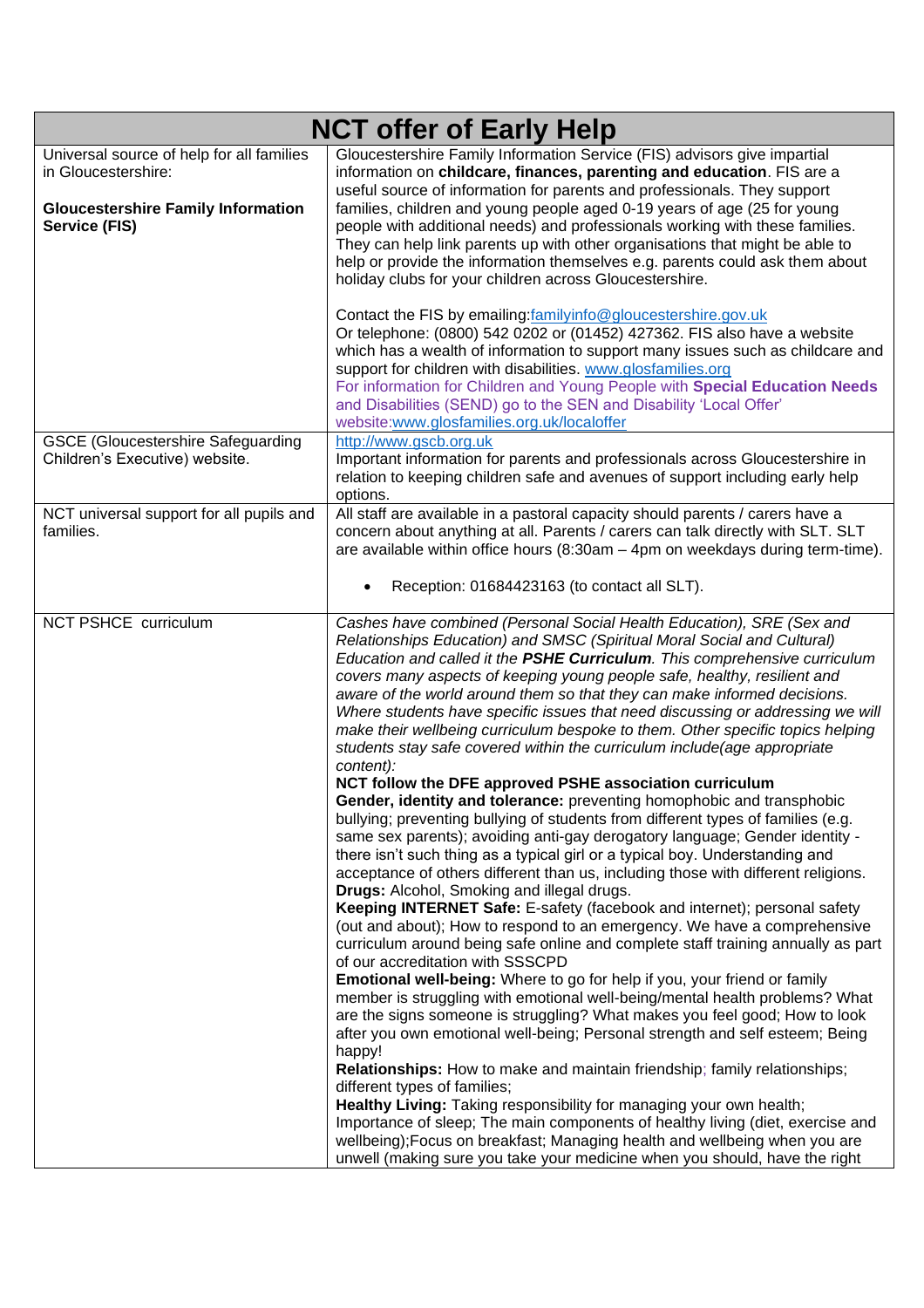| perspective, doing what you can do within the limitations of your health<br>condition.                                                                                                                                                                                                                                                                                                                                                                                                                                                                                                                                                                                                                                                                                                                                                                                                                                                                                                                                                                                                    |
|-------------------------------------------------------------------------------------------------------------------------------------------------------------------------------------------------------------------------------------------------------------------------------------------------------------------------------------------------------------------------------------------------------------------------------------------------------------------------------------------------------------------------------------------------------------------------------------------------------------------------------------------------------------------------------------------------------------------------------------------------------------------------------------------------------------------------------------------------------------------------------------------------------------------------------------------------------------------------------------------------------------------------------------------------------------------------------------------|
| All of our Early Help is offered in partnership with parents / carers.                                                                                                                                                                                                                                                                                                                                                                                                                                                                                                                                                                                                                                                                                                                                                                                                                                                                                                                                                                                                                    |
| E-safety is a key part of the ongoing (PSHE/SMSC/SRE) curriculum.                                                                                                                                                                                                                                                                                                                                                                                                                                                                                                                                                                                                                                                                                                                                                                                                                                                                                                                                                                                                                         |
| Helpful websites for teaching staff and parents:<br>-PACE (parents against child exploitation) UK is a useful website to engage<br>parents with e-safety issues. www.paceuk.info/<br>- www.thinkuknow.co.uk/parents (excellent resources)<br>- http://educateagainsthate.com<br>- www.internetmatters.org                                                                                                                                                                                                                                                                                                                                                                                                                                                                                                                                                                                                                                                                                                                                                                                 |
| - https://ico.org.uk<br>We also use the NATIONAL ONLINE SAFETY forum as a way of sharing<br>information with parents / carers                                                                                                                                                                                                                                                                                                                                                                                                                                                                                                                                                                                                                                                                                                                                                                                                                                                                                                                                                             |
| All Gloucestershire schools including NCT are committed to tackling bullying.<br>We want to know immediately if there any issues with bullying at school so that<br>it can be addressed. It could be that bullying is related to a child's home-school.<br>School can also offer bespoke lessons on anti-bullying for anyone who has                                                                                                                                                                                                                                                                                                                                                                                                                                                                                                                                                                                                                                                                                                                                                      |
| suffered bullying to encourage behaviours that might avert it in the future (e.g.<br>assertiveness) or to boost self esteem. We have a series of teaching resources<br>produced by the Gloucestershire healthy living and Learning Team<br>(www.ghll.org.uk) to support this. In serious cases of bullying parents should<br>contact the police; particularly if there are threats involved. In an emergency call<br>999. Other sources of help and advice are: www.gsce.org (Gloucestershire<br>Safeguarding children's Executive) http://www.bullying.co.uk. Gloucestershire<br>Healthy Living and Learning team provide alerts and resources in relation to<br>supporting young people being bullied. Education about bullying is an integral<br>part of the NCT PSHE curriculum                                                                                                                                                                                                                                                                                                       |
| www.onyourmindglos.nhs.uk - A Gloucestershire website which also covers<br>bullying as a topic and where to go for help.                                                                                                                                                                                                                                                                                                                                                                                                                                                                                                                                                                                                                                                                                                                                                                                                                                                                                                                                                                  |
| <b>HATE CRIME SUPPORT</b><br>Support is available from Victim Support for school guidance, and/or one-<br>to-one support and advocacy with pupils and their families (0808 281 0112<br>www.victmsupport.org.uk ). Restorative Gloucestershire can provide<br>support with embedding restorative practice into schools, to tackle<br>harmful bullying behaviours, reduce exclusion levels and/or prevent<br>unnecessary criminalisation (01452 754 542<br>www.restorativegloucestershire.co.uk)                                                                                                                                                                                                                                                                                                                                                                                                                                                                                                                                                                                            |
| Within Gloucestershire Early Help Partnership (co-ordinated by Families First<br>Plus) provide multi-agency support for children and families. A phone call to<br>discuss a possible referral is helpful before making written referral. Parents<br>must consent to a referral. School actively seek support when appropriate.<br>Referrals go to the Early Help Partnership (representation from Education,<br>health, social care etc. and referring agencies are encouraged to attend. All<br>agencies should view themselves as part of this Early Help Partnership. The<br>referral meeting is a multi-agency discussion to decide the best way forward:<br><b>Early Help Partnership/Families First Plus:</b><br>Gloucester: gloucesterearlyhelp@gloucestershire.gov.uk tel:01452 328076;<br>Stroud: stroudearlyhelp@gloucestershire.gov.uk<br>Tel: 01452 328130;<br>Tewkesbury: tewkesburyearlyhelp@gloucestershire.gov.uk<br>Tel: 01452 328 250;<br>Cotswold: cotswoldearlyhelp@gloucestershire.gov.uk<br>Tel: 01452 328101;<br>FOD: forestofdeanearlyhelp@gloucestershire.gov.uk |
|                                                                                                                                                                                                                                                                                                                                                                                                                                                                                                                                                                                                                                                                                                                                                                                                                                                                                                                                                                                                                                                                                           |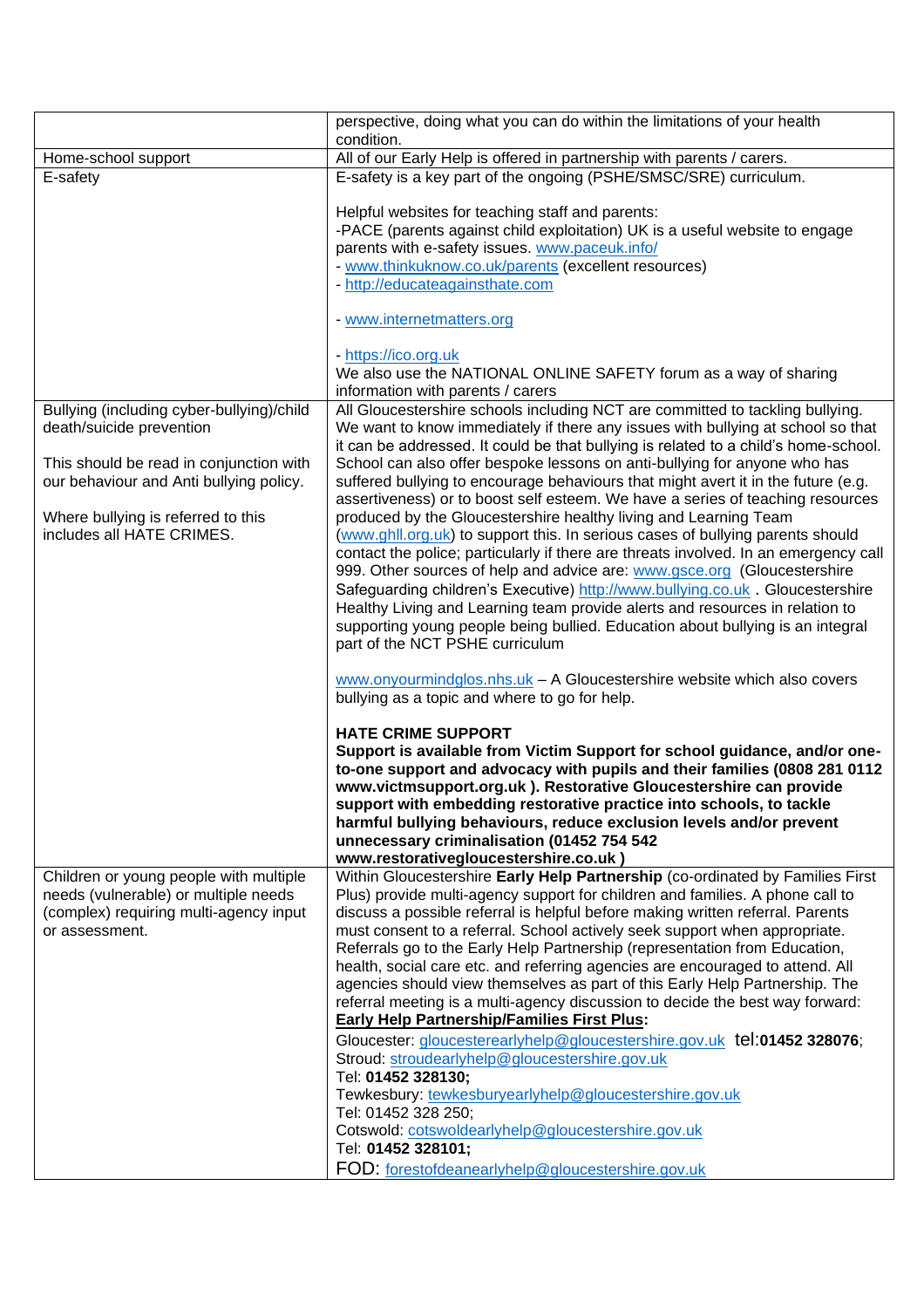|                                                                                                                                                                                   | Tel: 01452 328048;<br>Cheltenham: cheltenhamearlyhelp@gloucestershire.gov.uk Tel: 01452<br>328161. These teams are made up of the following professionals Early Help co-<br>ordinators; Community Social Worker and Family Support Workers. They all<br>work together from one base so they can recognise and respond to local needs<br>and act as a focal point for co-ordinating support for vulnerable children, young<br>people and their families.<br>Support provided includes: Support for school and community based lead<br>professionals working with children and families; Collaboration with social care<br>referrals that do not meet their thresholds, to co-ordinate support within the<br>community; Work in partnership to support children with special educational<br>needs in school; Advice and guidance from a social work perspective on a<br>'discussion in principle basis'; Signpost children with disabilities and their<br>families to access activities and meet specific needs; Advice and guidance to<br>lead professionals and the provision of high quality parenting and family support<br>services to families.<br><b>Youth Support Team (YST):</b><br>The Youth Support Team provide a range of services for vulnerable young |
|-----------------------------------------------------------------------------------------------------------------------------------------------------------------------------------|--------------------------------------------------------------------------------------------------------------------------------------------------------------------------------------------------------------------------------------------------------------------------------------------------------------------------------------------------------------------------------------------------------------------------------------------------------------------------------------------------------------------------------------------------------------------------------------------------------------------------------------------------------------------------------------------------------------------------------------------------------------------------------------------------------------------------------------------------------------------------------------------------------------------------------------------------------------------------------------------------------------------------------------------------------------------------------------------------------------------------------------------------------------------------------------------------------------------------------------------------------------------|
|                                                                                                                                                                                   | people aged between11 - 19 (and up to 25 for young people with special<br>needs), including:<br>Youth offending<br>$\sim$<br>Looked after children<br>Care leaver's support services (for those aged 16+)<br>Early intervention and prevention service for 11 - 19 year olds<br>Support for young people with learning difficulties and/or disabilities<br>$\blacksquare$<br>Positive activities for young people with disabilities<br>$\blacksquare$<br>Support with housing and homelessness<br>$\blacksquare$<br>Help and support to tackle substance misuse problems and other<br>٠<br>health issues<br>Support into education, training and employment<br>Support for teenage parents<br>For General Enquiries: T: 01452 426900 E: info.glos@prospects.co.uk<br>To make a referral: T: 01452 427923 E: fasttrackteam@prospects.co.uk                                                                                                                                                                                                                                                                                                                                                                                                                          |
| Drug concerns                                                                                                                                                                     | www.infobuzz.co.uk/: Info Buzz provides individual targeted support around<br>drugs & emotional health issues, development of personal & social skills, and<br>information & support around substance misuse.<br>Drugs education is covered in the school curriculum. The Life Education Bus<br>visits annually as part of this provision PSHE/SMSC) curriculum as a<br>preventative measure.<br>www.onyourmind.nhs.uk - advice on drug/alcohol misuse.                                                                                                                                                                                                                                                                                                                                                                                                                                                                                                                                                                                                                                                                                                                                                                                                            |
| Mental health concerns<br>* Please note that in Gloucestershire<br>CYPS (children and young people's<br>services) replaced CAMHS (child and<br>adolescent mental health services) | www.onyourmindglos.nhs.uk - a newly launched website by<br>Gloucestershire as part of the Future in Mind Programme. This website<br>is good for young people, parents and professionals in terms of help<br>with mental health issues and where to go for help.<br>Referral to school nurses may be appropriate.<br>$\bullet$<br>Referral to CYPS (Gloucestershire's mental health services) via your<br>$\bullet$<br>own GP.<br>For children/young people/adults with existing mental health difficulties<br>$\bullet$<br>concerns should be discussed with the existing medical professionals<br>(consultant psychiatrists). In an emergency call 999 or 111.<br>CYPS* Practitioner advice line (for professionals to call) tel: 01452<br>894272.<br>MENTAL HEALTH curriculum taught explicitly through PSHE lessons<br>Staff trained in Mental Health first Aid (Ashleigh Trinder)                                                                                                                                                                                                                                                                                                                                                                              |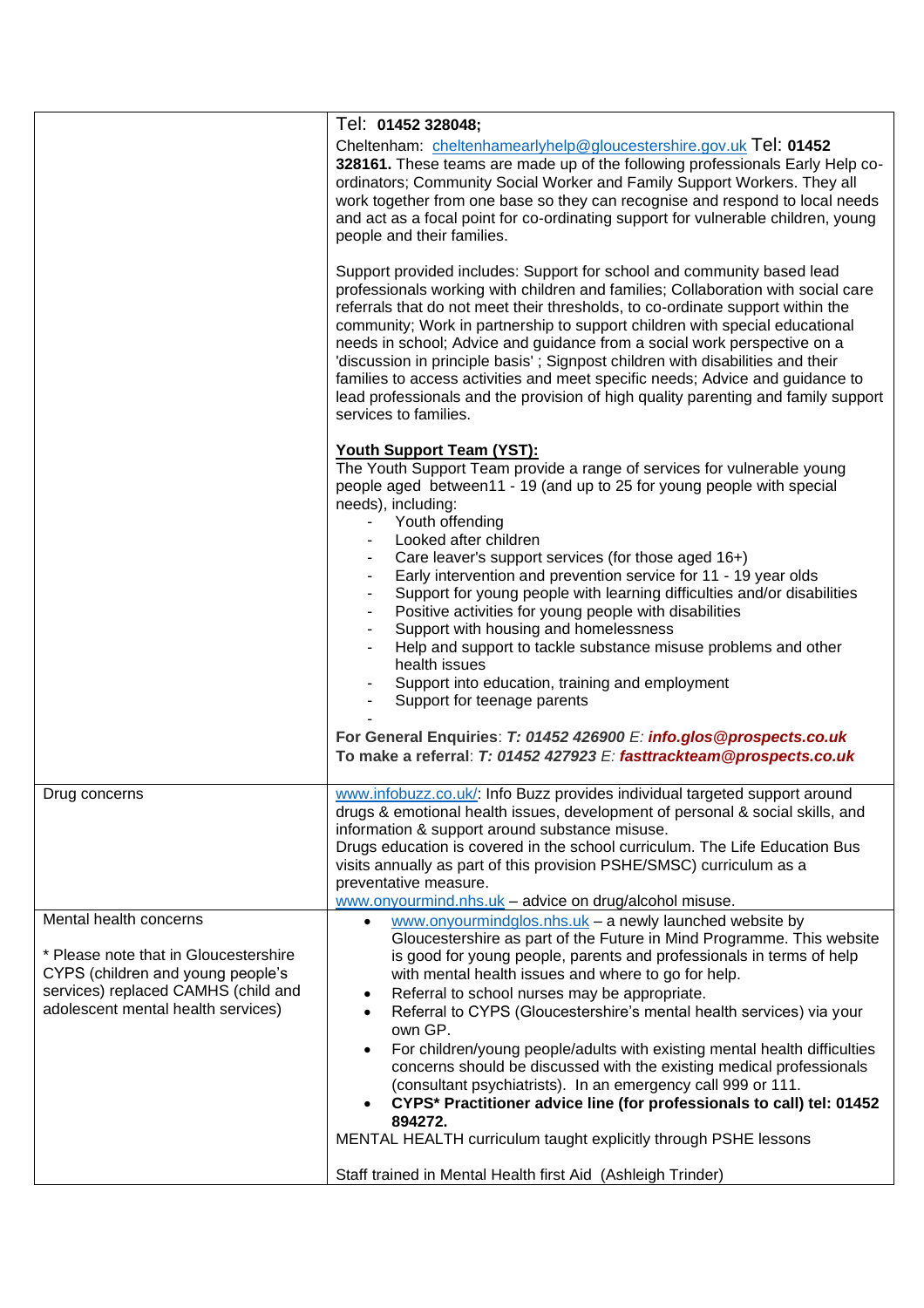| Child Sexual exploitation (CSE)<br>"CSE is a form of sexual abuse. It occurs<br>where an individual or group takes<br>advantages of an imbalance of power to<br>coerce, manipulate or deceive a child or<br>young person under the age of 18 into<br>sexual activity (a) in exchange for something<br>the victim needs or wants and /or (b) for the<br>financial advantage or increased status of<br>the facilitator. The victim may have been<br>sexually exploited even if the sexual activity<br>appears consensual. Child sexual<br>exploitation does not always involve<br>physical contact; it can also occur through<br>the use of technology."<br>Child sexual exploitation Dfe Feb 2017 | CSE screening tool (can be located on the GSCE website:<br>www.gscb.org.uk/article/113294/Gloucestershire-procedures-and-protocols)<br>This should be completed if CSE suspected. THIS CAN APPLY TO BOYS AND<br>GIRLS. Clear information about Warning signs, the screening tool and<br>Gloucestershire's multi-agency protocol for safeguarding children at risk of CSE<br>are at www.gscb.org. Referrals should be made to Gloucestershire social care<br>and the Gloucestershire Police.<br><b>Gloucestershire Police CSE Team:</b><br>The CSE team sits within the Public Protection Bureau<br>Single agency team (Police)<br>DS owen Hughes<br>PC Christina Pfister (Missing persons Coordinator)<br>01242 276846<br>All referrals to go to the Central Referral Unit 01242 247999<br>Further information: National Working Group (Network tackling Child<br>Sexual Exploitation) www.nationalworkinggroup.org and PACE UK<br>(Parents Against Child Sexual Exploitation) www.paceuk.info                                                                                                                                                                                                                                                                                                                                                                                                                                                                                                                                                                                                                                                                                                                                                                                                                                                                                                                                                                                                                                                                                                                                                                                                                                                                                                                                                                                                                                          |
|--------------------------------------------------------------------------------------------------------------------------------------------------------------------------------------------------------------------------------------------------------------------------------------------------------------------------------------------------------------------------------------------------------------------------------------------------------------------------------------------------------------------------------------------------------------------------------------------------------------------------------------------------------------------------------------------------|-----------------------------------------------------------------------------------------------------------------------------------------------------------------------------------------------------------------------------------------------------------------------------------------------------------------------------------------------------------------------------------------------------------------------------------------------------------------------------------------------------------------------------------------------------------------------------------------------------------------------------------------------------------------------------------------------------------------------------------------------------------------------------------------------------------------------------------------------------------------------------------------------------------------------------------------------------------------------------------------------------------------------------------------------------------------------------------------------------------------------------------------------------------------------------------------------------------------------------------------------------------------------------------------------------------------------------------------------------------------------------------------------------------------------------------------------------------------------------------------------------------------------------------------------------------------------------------------------------------------------------------------------------------------------------------------------------------------------------------------------------------------------------------------------------------------------------------------------------------------------------------------------------------------------------------------------------------------------------------------------------------------------------------------------------------------------------------------------------------------------------------------------------------------------------------------------------------------------------------------------------------------------------------------------------------------------------------------------------------------------------------------------------------------------------------------|
| Domestic violence                                                                                                                                                                                                                                                                                                                                                                                                                                                                                                                                                                                                                                                                                | The GSCE (Gloucestershire Safeguarding Children's Executive) have published<br>a Domestic Abuse pathway for educational settings which is on the GSCE<br>website. If a child or young person is suspected of living at home with a<br>domestically abusive parent or if a young person has domestic abuse in their<br>own relationship then the usual procedures should be followed and a referral<br>made to the children's helpdesk (tel: 01452 426565). The response will vary<br>according to the age of the young person so that the appropriate agencies are<br>involved.<br><b>Gloucestershire Domestic Abuse Support Service (GDASS)</b><br>www.gdass.org.uk<br><b>MARAC Gloucestershire Constabulary: Multi Agency Risk Assessment</b><br>Conferences (MARACs) prioritise the safety of victims who have been risk<br>assessed at high or very high risk of harm. The MARAC is an integral part of<br>the Specialist Domestic Violence Court Programme, and information will be<br>shared between the MARAC and the Courts, in high and very high risk cases,<br>as part of the process of risk management.<br>As part of Cashes Green School's commitment to keeping children safe we<br>have signed up to implement the principles and aims of the Gloucestershire<br>Encompass Model.<br>In signing up to Gloucestershire Encompass the Governing Body and Senior<br>Leadership Team:<br>Endorse the Gloucestershire Encompass Model and support the Key Adults in<br>our school to fulfil the requirements of the Gloucestershire Encompass Protocol.<br>Promote and implement Gloucestershire Encompass processes and use these<br>in accordance with internal safeguarding children processes.<br>Recognise the sensitive nature of the information provided and ensure that this<br>is retained in accordance with the principles of data protection.<br><b>Gloucestershire Unborn Baby Protocol:</b><br>Research indicates that young babies are particularly vulnerable to abuse but<br>that work carried out in the antenatal period can help minimise harm if there is<br>an early assessment, intervention and support. Working Together (2015)<br>specifically identifies the need of the Unborn Child. Professionals should read<br>and act upon the unborn baby protocol if there is suspected domestic violence<br>and a pregnancy. The unborn baby protocol can be found at www.gscb.org<br>KCSIE 2021 added: |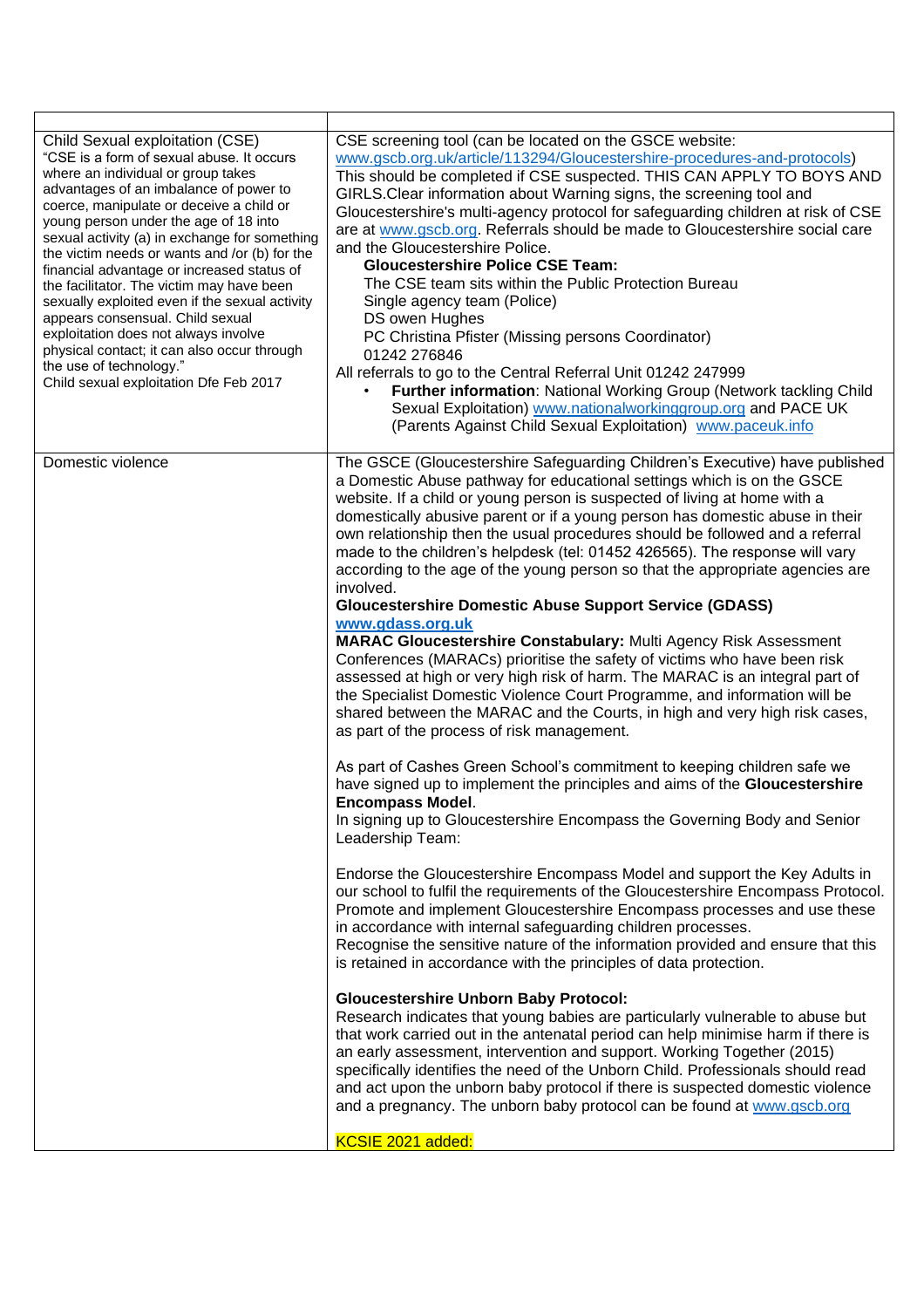|                                        | Risk factors that increase the likelihood of involvement in serious                                                                                               |
|----------------------------------------|-------------------------------------------------------------------------------------------------------------------------------------------------------------------|
|                                        | violence have been added:                                                                                                                                         |
|                                        | <b>Being male</b><br>$\overline{\bigcirc}$                                                                                                                        |
|                                        | Being frequently absent or permanently excluded from<br>school                                                                                                    |
|                                        | Having experienced child maltreatment<br>$\overline{\circ}$                                                                                                       |
|                                        |                                                                                                                                                                   |
|                                        | Having been involved in offending such as theft or<br>$\circ$<br>robbery                                                                                          |
| Teenage relationship abuse             | Please see comment about the Domestic abuse pathway for educational                                                                                               |
|                                        | settings above (in domestic violence section).                                                                                                                    |
|                                        | www.gov.uk - home office 'teachers guide to violence and abuse in<br>teenage relationships.' All violence or suspected violence should be reported                |
|                                        | the police and/or social care as appropriate. GDASS (Gloucestershire Domestic                                                                                     |
|                                        | Abuse Support Service) can be referred to for support.                                                                                                            |
|                                        | • Young person's GDASS leaflet.                                                                                                                                   |
|                                        | Lead GHLL Teacher for advice and support with curriculum resources                                                                                                |
|                                        | (tel: 01452 427208)                                                                                                                                               |
|                                        | Gloucestershire Take a Stand - www.glostakeastand.com<br>Prevention: Resources used in the Wellbeing curriculum with pupils (available                            |
|                                        | to all NCT staff) are the 'Teenage Relationship Abuse' and 'Give and Get'                                                                                         |
|                                        | (about consent) Curriculum resources - www.ghll.org.                                                                                                              |
|                                        | Visit from Holly Gazzard Trust to classroom.                                                                                                                      |
| Peer on peer abuse                     | See above.                                                                                                                                                        |
| Child on Child sexual Violence (Part 5 | Follow procedures as set out in part 5 of KCSIE 2021. The initial response to a                                                                                   |
| <b>KCSIE 2018)</b>                     | child's allegation being crucially important. A victim should never be given the<br>impression that they are creating a problem. Nor should a victim ever be made |
|                                        | to feel ashamed for making a report.                                                                                                                              |
|                                        | As per section 5 there may be occasions when the issue can be dealt with                                                                                          |
|                                        | internally. However, any report to the police will generally be made in parallel                                                                                  |
|                                        | with a referral to Children's social care.                                                                                                                        |
|                                        | > Additional forms of peer-on-peer abuse have been added KCSIE                                                                                                    |
|                                        | 2021:                                                                                                                                                             |
|                                        | o Abuse in intimate personal relationships between                                                                                                                |
|                                        | peers                                                                                                                                                             |
|                                        |                                                                                                                                                                   |
|                                        | Causing someone to engage in sexual activity without<br>their consent (for example, forcing someone to strip,                                                     |
|                                        | touch themselves sexually, or to engage in sexual                                                                                                                 |
|                                        | activity with a third party)                                                                                                                                      |
|                                        |                                                                                                                                                                   |
| Fabricated and induced illness (FII)   | http://www.nhs.uk/Conditions/Fabricated-or-induced-illness for information on                                                                                     |
|                                        | behaviours and motivation behind FII. Any professionals suspecting FII must<br>involve the Police, Social Services and follow the child protection procedures     |
|                                        | outlined in this policy.                                                                                                                                          |
| Faith abuse                            | www.gov.uk/government/publications/national-action-plan-to-tackle-child-                                                                                          |
|                                        | abuse-linked-to-faith-or-belief for copy of DfE document 'national action plan                                                                                    |
|                                        | to tackle child abuse linked to faith or belief.'                                                                                                                 |
|                                        | <b>Judith Knight; Diocese of Gloucester Head of</b>                                                                                                               |
|                                        | Safeguarding/faith abuse contact: jknight@glosdioc.org.uk.                                                                                                        |
|                                        | For other faith groups contact Nigel can be contacted on 01452 426994                                                                                             |
|                                        | or nigel.hatten@gloucestershire.gov.uk (GCC LADO).                                                                                                                |
| Female genital mutilation (FGM)        | Female Genital Mutilation (FGM) comprises all procedures involving                                                                                                |
|                                        | partial or total removal or the external female genitalia. FGM is illegal in                                                                                      |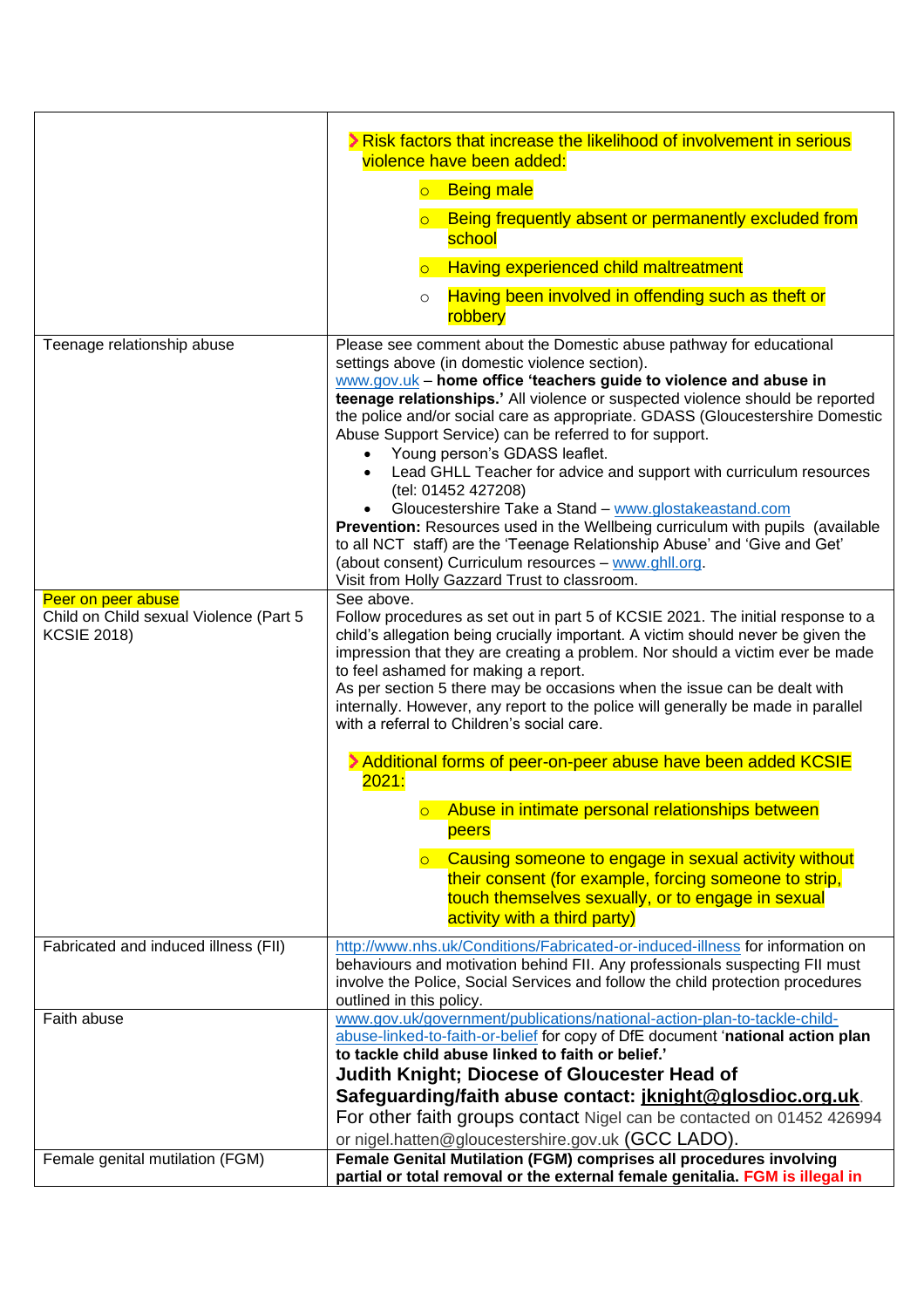|                                                                  | the UK and as of October 2015 mandatory reporting commenced. If<br>education staff or other professionals discovers that an act FGM appears<br>to have been carried out on a girl under 18 years old there is a statutory<br>duty for them PERSONALLY to report it to the police.<br>http://www.nhs.uk/Conditions/female-genital-mutilation<br>for NHS information and signs of FGM. Any suspicion of FGM should be<br>referred to the Police and social care.<br>- All staff trained via SSSCP<br>- E-learning package- http://www.fgmelearning.co.uk/ for interested staff or<br>professionals (free home office e-learning)                                                                                                                                                                                                                                                                                                                                                                                                                                                                                                         |
|------------------------------------------------------------------|----------------------------------------------------------------------------------------------------------------------------------------------------------------------------------------------------------------------------------------------------------------------------------------------------------------------------------------------------------------------------------------------------------------------------------------------------------------------------------------------------------------------------------------------------------------------------------------------------------------------------------------------------------------------------------------------------------------------------------------------------------------------------------------------------------------------------------------------------------------------------------------------------------------------------------------------------------------------------------------------------------------------------------------------------------------------------------------------------------------------------------------|
|                                                                  | Posters/leaflets on FGM shared with staff and pupils.                                                                                                                                                                                                                                                                                                                                                                                                                                                                                                                                                                                                                                                                                                                                                                                                                                                                                                                                                                                                                                                                                  |
| Forced marriage                                                  | <b>UK Forced Marriage Unit fmu@fco.gov.uk</b><br>Telephone: 020 7008 0151<br>Call 999 (police) in an emergency.<br>www.gov.uk/stop-forced-marriage for information on Forced Marriage. Visit<br>Home Office website to undertake Forced Marriage e-learning package<br>https://www.gov.uk/forced-marriage. GSCB one day Awareness training<br>delivered by Infobuzz www.gscb.org.uk                                                                                                                                                                                                                                                                                                                                                                                                                                                                                                                                                                                                                                                                                                                                                    |
|                                                                  | Please see 'Multi-Agency Practice Guidelines- Handling cases of Forced<br>Marriage' for more information and detail https://www.gov.uk/forcedmarriage.<br>All practitioners must be aware of this, that is they may only have one<br>chance to speak to a potential victim and thus they may only have one<br>chance to save a life. This means that all practitioners working within<br>statutory agencies need to be aware of their responsibilities and<br>obligations when they come across forced marriage cases. If the victim<br>is allowed to walk out of the door without support being offered, that one<br>chance might be wasted.<br>Prevention Freedom Charity- Aneeta Prem 'But it's not fair' book. A book for<br>teenagers looking at forced marriage from the point of view of school friends of<br>the girl who went to India and didn't come back. This book promotes discussion.<br>www.freedomcharity.org.uk The Freedom Charity (UK charity) have a helpline,                                                                                                                                                    |
|                                                                  | text facility and app which can be downloaded to help to provide support and<br>protection for victims of abuse, FGM or forced marriage. They can be contacted<br>on tel: 0845 607 0133 or text 4freedom to 88802 or go to the website to<br>download the app from the app page.                                                                                                                                                                                                                                                                                                                                                                                                                                                                                                                                                                                                                                                                                                                                                                                                                                                       |
| Gangs and youth violence                                         | Contact the Avenger Task Force (Gloucestershire Police tel: 101). A task force<br>set up to identify potential gang members as vulnerable individuals and<br>potential victims and aims to help them.<br>Prevention: wellbeing curriculum – self-esteem & identity, law & order and<br>considering impact of violence on communities.                                                                                                                                                                                                                                                                                                                                                                                                                                                                                                                                                                                                                                                                                                                                                                                                  |
| Gender-based violence/violence<br>against women and girls (WAWG) | www.gov.uk - home office policy document, 'Ending violence against women<br>and girls in the UK' (June 2014).<br>FGM (Female Genital Mutilation) is violence against women and girls.<br>Hope House SARC (Sexual Assault Referral Centre): 01452 754390<br>Gloucestershire Rape and Sexual Abuse Centre: 01452 526770<br>There's a 24-hour answerphone service and they'll respond within 24 hours. Or<br>you can use the confidential and anonymous email support service at<br>support@glosrasac.org.uk. The support workers are all women, who are<br>specially trained to work with survivors of sexual violence. They will work with<br>you at your own pace, explaining your options and your rights - and most<br>importantly of all, they will always listen to you and believe you. GRASAC<br>also have really helpful booklets: a self help guide, a guide for families or loved<br>ones and a guide if you have learning needs. You can access them on the<br>www.onyourmindglos.nhs.uk website or contact GRASAC for a free copy.<br>www.onyourmindglos.nhs.uk for 'I've been raped or sexually assaulted'<br>information. |
| Honour based violence (HBV)                                      | Honour' based violence (HBV) occurs when perpetrators believe a relative or<br>other individual has shamed or damaged a family's or community's "honour" or<br>reputation.                                                                                                                                                                                                                                                                                                                                                                                                                                                                                                                                                                                                                                                                                                                                                                                                                                                                                                                                                             |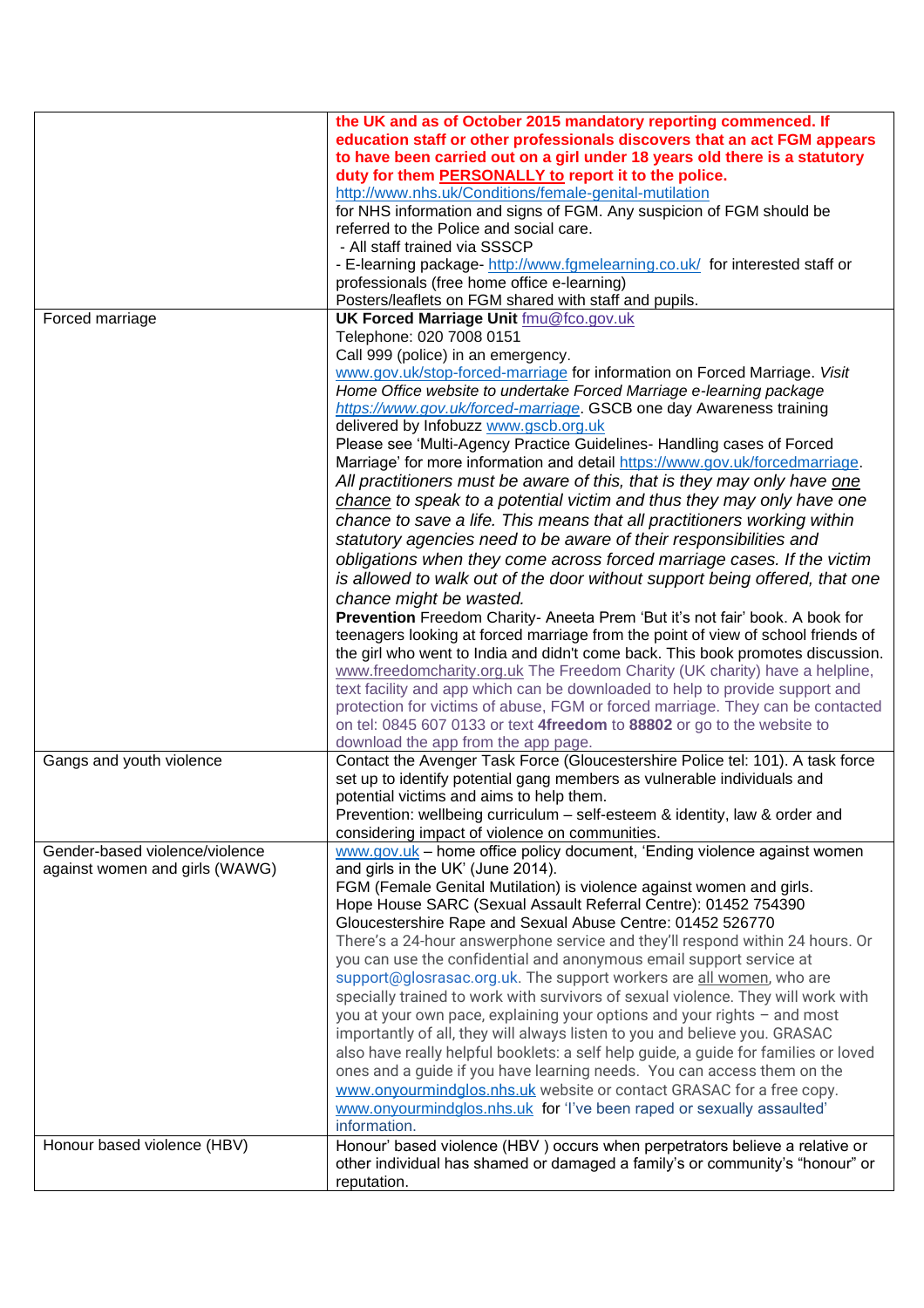|                                                                                                                                                                                                                                                                                                                                                                                | Honour based violence cuts across all communities: Turkish, Kurdish, Afghani,<br>South Asian, African, Middle Eastern, South and Eastern Europe for example.<br>This is not an exhaustive list. Where a culture is heavily male dominated HBV<br>may exsisit.                                                                                                                                                                                                                                                                                                                                                                                                                                                                                                                                                                                                                                                                                                                                                                                                                                                                                   |
|--------------------------------------------------------------------------------------------------------------------------------------------------------------------------------------------------------------------------------------------------------------------------------------------------------------------------------------------------------------------------------|-------------------------------------------------------------------------------------------------------------------------------------------------------------------------------------------------------------------------------------------------------------------------------------------------------------------------------------------------------------------------------------------------------------------------------------------------------------------------------------------------------------------------------------------------------------------------------------------------------------------------------------------------------------------------------------------------------------------------------------------------------------------------------------------------------------------------------------------------------------------------------------------------------------------------------------------------------------------------------------------------------------------------------------------------------------------------------------------------------------------------------------------------|
|                                                                                                                                                                                                                                                                                                                                                                                | The police have made it a high priority to help communities fight back to tackle<br>both honour based violence and hate crime. The 'Honour Network Help line':<br>0800 5 999 247                                                                                                                                                                                                                                                                                                                                                                                                                                                                                                                                                                                                                                                                                                                                                                                                                                                                                                                                                                |
|                                                                                                                                                                                                                                                                                                                                                                                | Inspector John Lynch-Warden is the Gloucestershire Police contact for<br>honour based violence.                                                                                                                                                                                                                                                                                                                                                                                                                                                                                                                                                                                                                                                                                                                                                                                                                                                                                                                                                                                                                                                 |
| Private fostering                                                                                                                                                                                                                                                                                                                                                              | http://www.gloucestershire.gov.uk/privatefostering<br>Gloucestershire County council website information on private fostering. Refer<br>to Gloucestershire Children & Families Helpdesk on 01452 426565 or<br>Gloucestershire Private Fostering Social Worker 01452 427874.<br>A private fostering arrangement is essentially one that is made without the<br>involvement of a local authority. Private fostering is defined in the Children Act<br>1989 and occurs when a child or young person under the age of 16 (under 18 if<br>disabled) is cared for and provided with accommodation, for 28 days or more,<br>by someone who is not their parent, guardian or a close relative. (Close<br>relatives are defined as; step-parents, siblings, brothers or sisters of parents or                                                                                                                                                                                                                                                                                                                                                            |
| Preventing Radicalisation and<br>Extremism/HATE (PREVENT duty)                                                                                                                                                                                                                                                                                                                 | grandparents).<br>Gloucestershire Safeguarding Children's Executive www.gsce.org.<br>There is a GSCE PREVENT referral pathway (Anna Phillips/DSL                                                                                                                                                                                                                                                                                                                                                                                                                                                                                                                                                                                                                                                                                                                                                                                                                                                                                                                                                                                                |
| <b>HM Government PREVENT duty:</b><br>As of 1 July 2015 duty in the<br>Counter-terrorism and security act<br>2015 for specified authorities<br>(including all schools) to have due<br>regard to the need to prevent<br>people being drawn in to terrorism.<br>If you see extremist of terrorist<br>content online please report it via:<br>https://www.gov.uk/report-terrorism | has a copy)<br>www.educateagainsthate.com is the government website providing<br>information and practical advice for parents, teachers and schools<br>leaders on protecting children from radicalisation and extremism.<br><b>Gloucestershire Safeguarding Children's Executive have</b><br>$\bullet$<br>published a PREVENT pathway for professionals to refer to.<br>All of teachers have had training in how to spot the signs of<br>radicalisation and extremism and when to refer to the Channel<br>panels. (online training).<br>Key contacts: Gloucestershire Constabulary PREVENT officer: tel<br>101<br>Anti-Terrorist Hotline: tel 0800 789 321<br>The 'Advice on the Prevent duty' written by the Department for Education<br>explains what governors and staff can do if they have any concerns<br>relating to extremism. The Department for Education has also set up a                                                                                                                                                                                                                                                           |
|                                                                                                                                                                                                                                                                                                                                                                                | telephone helpline (020 7340 7264) to enable people to raise concerns<br>directly. Concerns can also be raised by email to<br>counter.extremism@education.gsi.gov.uk. See Appendix 2 for more                                                                                                                                                                                                                                                                                                                                                                                                                                                                                                                                                                                                                                                                                                                                                                                                                                                                                                                                                   |
|                                                                                                                                                                                                                                                                                                                                                                                | information on radicalisation.<br>Prevention: NCT teach traditional British values through the PSHE Curriculum:<br>democracy, rule of law, respect for others, liberty, tolerance of those with<br>different faiths and beliefs and promotion of 'Britishness'. E-safety is an<br>important aspect of the curriculum to keep pupils safe from radicalisation. Pupils<br>need to understand that radicalisation can be a form of grooming online and<br>understand the notion of propaganda. They need to be taught to be discerning<br>about what they read on the internet as the dangers of speaking to strangers<br>online.<br>NCT also seeks to equip parents with the knowledge of how to safeguard their<br>children from radicalisation. Let's talk about it is an excellent website for parents<br>www.ltai.info/ as is www.preventtragedies.co.uk While it remains very rare for<br>school age children to become involved in extremist activity to the point of<br>committing criminal acts, young people can be exposed to extremist influences<br>or prejudiced views, including via the internet, from an early age. As with other |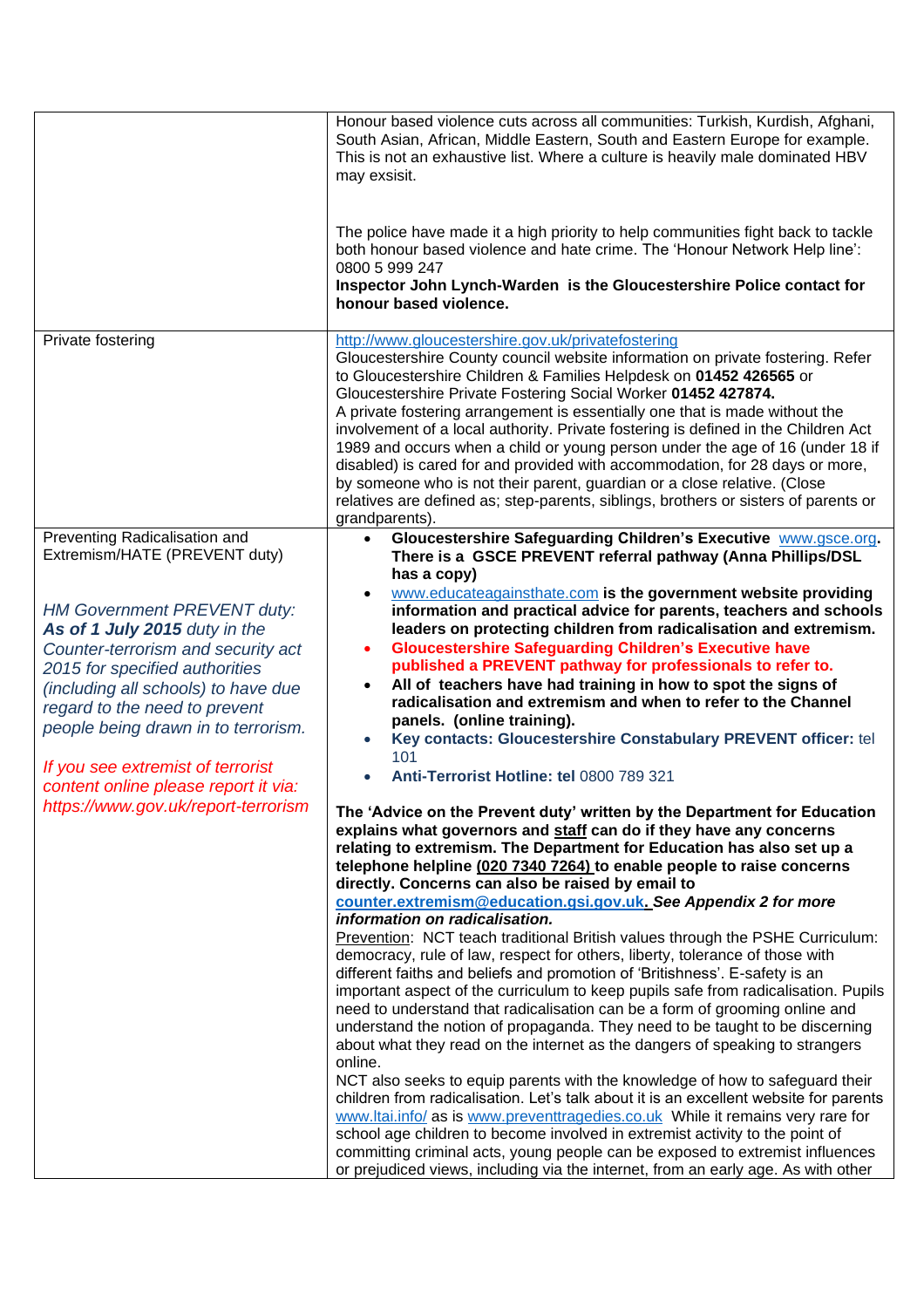|                                                             | forms of criminality or risk of harm, early intervention is always preferable.<br>Schools, working with other local partners, families and communities, can help<br>support pupils who may be vulnerable as part of wider safeguarding<br>responsibilities.                                 |
|-------------------------------------------------------------|---------------------------------------------------------------------------------------------------------------------------------------------------------------------------------------------------------------------------------------------------------------------------------------------|
| Sexting                                                     | http://www.nspcc.org.uk/preventing-abuse/keeping-children-safe/sexting<br>(NSPCC website).<br>Gloucestershire Police have a small sexual exploitation team.                                                                                                                                 |
|                                                             | <b>Prevention:</b><br>'So you got naked online' (sexting information leaflet produced for pupils by<br>south west grid for learning) included in the Wellbeing (PSHE/SMSC)                                                                                                                  |
|                                                             | curriculum.<br>Pupils informed that sexting is illegal but the police have stated that young<br>people should be treated as victims in the first place and not usually face<br>prosecution. The police's priority is those who profit from sexual images of<br>young peoplenot the victims. |
| Trafficking                                                 | Serious crime which must be reported to Nigel Hatton (Gloucestershire LADO)                                                                                                                                                                                                                 |
|                                                             | and the Gloucestershire Police.<br>Trafficking can include a young person being moved across the same street to<br>a different address for the purpose of exploitation. It doesn't have to include<br>people, children or young people being moved great distances.                         |
|                                                             | See Appendix 2 for further information on Trafficking.                                                                                                                                                                                                                                      |
| Children who run away (missing<br>persons/missing children) | Tel: 101 (Gloucestershire Police).<br><b>GSCE Missing Children Protocol http://www.gscb.org.uk:</b>                                                                                                                                                                                         |
|                                                             | Gloucestershire's protocol on partnership working when children and young                                                                                                                                                                                                                   |
|                                                             | people run away and go missing from home or care.                                                                                                                                                                                                                                           |
|                                                             | <b>ASTRA (Gloucestershire): The ASTRA (Alternative Solutions To Running</b>                                                                                                                                                                                                                 |
|                                                             | Away) has the primary aim of reducing the incidence of persistent running away                                                                                                                                                                                                              |
|                                                             | across Gloucestershire. The project provides support, advice and information to                                                                                                                                                                                                             |
|                                                             | young people up to eighteen years old who have run away. This might be from<br>a family home, foster home or from a residential unit. ASTRA provides support                                                                                                                                |
|                                                             | after the event to enable a young person to address the causes of running                                                                                                                                                                                                                   |
|                                                             | away. The ASTRA project offers young people help and the support required in                                                                                                                                                                                                                |
|                                                             | order to find Alternative Solutions To Running Away. Freephone Telephone                                                                                                                                                                                                                    |
|                                                             | number: 0800-389-4992 EXCLUSIVELY for young people who have run away                                                                                                                                                                                                                        |
|                                                             | and have no money. All other callers are asked to use the 'ordinary' number (                                                                                                                                                                                                               |
| CME (Children missing education)                            | tel: 01452 541599).<br>Anyone concerned that a child is missing education (CME) can make a                                                                                                                                                                                                  |
|                                                             | referral to the Education Entitlement and Inclusion team (EEI) at<br>Gloucestershire County Council. Tel: 01452 426960/427360. Children                                                                                                                                                     |
|                                                             | Missing Education (CME) refers to 'any child of compulsory school age who is                                                                                                                                                                                                                |
|                                                             | not registered at any formally approved education activity e.g. school,                                                                                                                                                                                                                     |
|                                                             | alternative provision, elective home education, and has been out of education                                                                                                                                                                                                               |
|                                                             | provision for at least 4 weeks'. CME also includes those children who are<br>missing (family whereabouts unknown), and are usually children who are                                                                                                                                         |
|                                                             | registered on a school roll / alternative provision. This might be a child who is                                                                                                                                                                                                           |
|                                                             | not at their last known address and either: has not taken up an allocated                                                                                                                                                                                                                   |
|                                                             | school place as expected, or has 10 or more days of continuous absence from                                                                                                                                                                                                                 |
|                                                             | school without explanation, or left school suddenly and the destination is                                                                                                                                                                                                                  |
|                                                             | unknown. It is the responsibility of the Education Entitlement and Inclusion                                                                                                                                                                                                                |
|                                                             | team, on behalf of the Local Authority (LA), to: Collate information on all<br>reported cases of CME of statutory school aged children in Gloucestershire                                                                                                                                   |
|                                                             | maintained schools, academies, free schools, alternative provision academies                                                                                                                                                                                                                |
|                                                             | and Alternative Provision Schools (APS). The EEI Team will also liaise with                                                                                                                                                                                                                 |
|                                                             | partner agencies and other LAs and schools across Britain to track pupils who                                                                                                                                                                                                               |
|                                                             | may be missing education and ensure each child missing education is offered                                                                                                                                                                                                                 |
|                                                             | full time education within 2 weeks of the date the LA was informed.                                                                                                                                                                                                                         |

## **Other sources of help and information in Gloucestershire :**